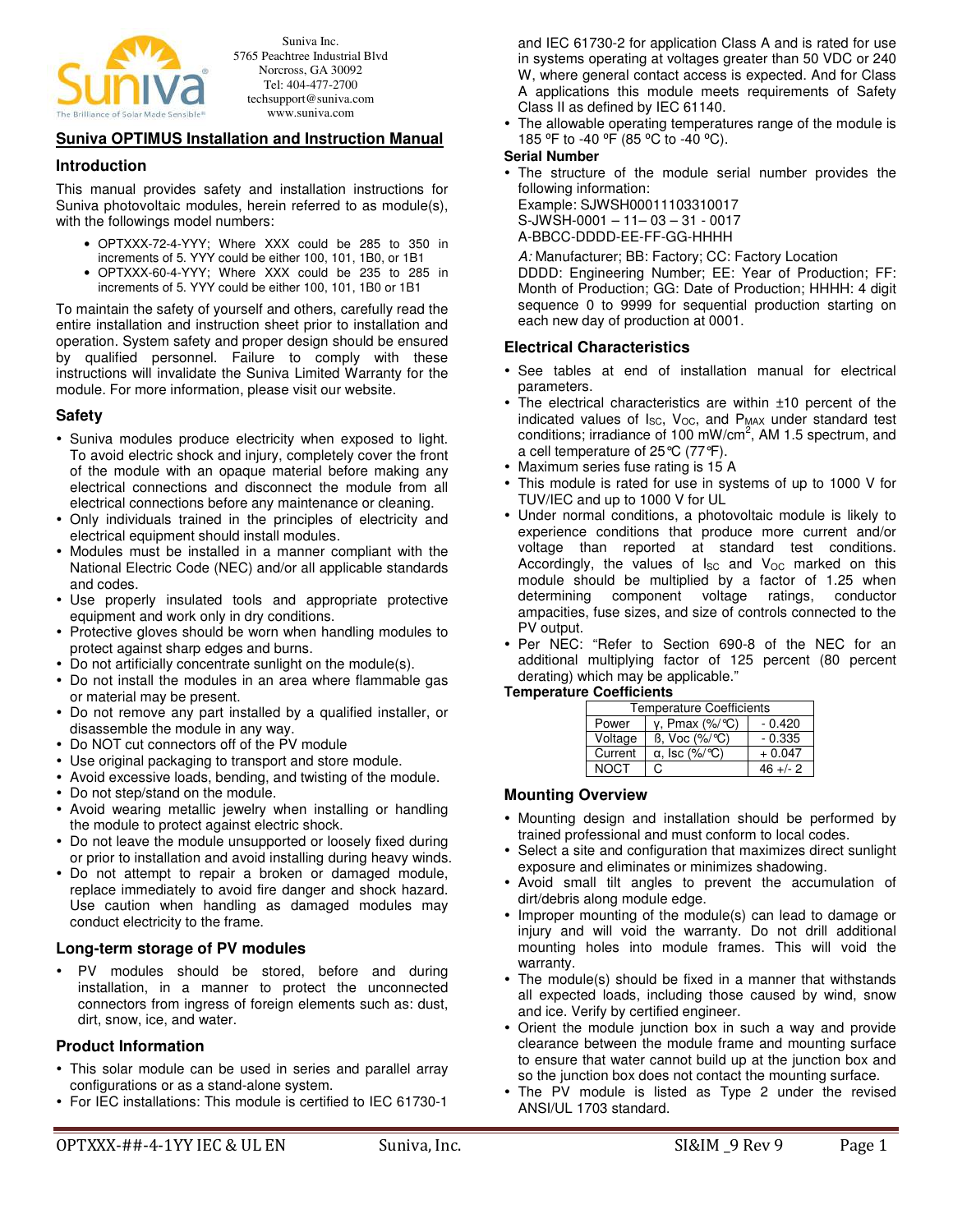• If the module is to be mounted to a roof of a building, the assembly must be mounted over a fire resistant roof covering suitable for the application. A slope less than 5 in/ft (127 mm/305mm) is required to maintain the fire class rating.

## **Mounting Instructions**

- It is acceptable to mount this module using bolts or clamps to secure module to a structure on a roof, building or ground.
- The module is considered to be in compliance with UL 1703 only when the module is mounted in the manner specified by the mounting instructions below.
- If mounting module in landscape orientation please ensure cable length is of appropriate length for interconnection.
- Provide a minimum of 4 in. (~100 mm) clearance between back of module and roof or ground or building, etc. when installing to ensure proper air flow.
- Allow for thermal expansion of the frames by providing a minimum of 0.25 in. (or approximately 6 mm) spacing between modules.
- OPTXXX-60-4-1YY Series modules are rated to 5400 Pa or 2400 IEC Positive Static Load and 2400 Pa IEC61215 Negative Load when mounted according to these instructions. Read the module label to determine load rating.
- OPTXXX-72-4-1YY Series modules are rated to 2400 Pa IEC61215 Positive and Negative Load when mounted according to these instructions.
- Both OPTXXX-60-4-1YY and OPTXXX-72-4-1YY are rated to UL1703 design load rating of 30 lb/ft<sup>2</sup>.
- Any alternative configurations must be verified to meet load requirements.

### **Rail Mounting**

- A supporting structure can be used to mount the modules at various tilt angles. See Figure 1 for recommend configuration. Ensure no dissimilar combinations of metals be used that when damp or wet could result in degradation of the materials and as a result create conditions that prevent the module from meeting installation requirements and instructions set forth in this manual.
- The frame of each module has four mounting holes. These are to be used to secure the module(s) to the supporting structure. Use  $\frac{1}{4}$  in. (or M6) bolt with a  $\frac{1}{4}$  in. (or M6) flat washer beneath bolt head and a  $\frac{1}{4}$  in. (or M6) lock washers between ¼ in. (or M6) nut and rail with a minimum of 80 in-lb (9 N-m) of torque to secure bolt. Use only stainless steel mounting hardware.
- It is recommended that the mounting rails must be aligned with the frame mounting holes (Figure 1) and run perpendicular to the length of the module.





## **Clamp Mounting**

 Clamps can be used to achieve mounting to a support structure. A minimum of four points of contact at the location (+/- 3 in. or 76.2 mm) of pre-drilled mounting holes should be used. See Figure 2 for typical clamp assembly.



Figure 2: Clamp Mounting Example Diagram

## **Equipment Grounding**

- A module with exposed conductive parts is considered to be in compliance with UL 1703 only when it is electrically grounded in accordance with the instructions presented below and the requirements of the National Electrical Code (NEC)
- Where common grounding hardware (nuts, bolts, star washers, spilt-ring lock washers, flat washers and the like) is used to attach a listed grounding/bonding device, the attachment must be made in conformance with the grounding device manufacturer's instructions.
- Common hardware items such as nuts, bolts, star washers, lock washers and the like have not been evaluated for electrical conductivity or for use as grounding devices and should be used only for maintaining mechanical connections and holding electrical grounding devices in the proper position for electrical conductivity. Such devices, where supplied with the module and evaluated through the requirements in UL 1703, may be used for grounding connections in accordance with the instructions provided with the module.
- Ground the module in accordance with local requirements and NEC Article 250 where applicable. Size and earth ground conductor accordingly.
- Earth conductors should be large enough for let-through energy.
- Methods to secure earth wires to PV module frame should be mechanically sound to ensure electrical continuity at all times.
- When using a self-tapping screw to make bonding connection ensure at least two full threads engage in the metal.
- Do NOT use bare copper grounding lug.
- The following methods are certified for grounding the module.
- For Canada; Grounding method must comply with Safety Standard for Electrical Installations, Canadian Electrical Code, Part 1. CSA C22.1
- When using provided grounding holes on module frame locate 4.2 +/- 0.2 mm diameter grounding holes shown in

Figure 3 that are marked by the grounding symbol. $\Rightarrow$ . The flange on which the grounding hole is located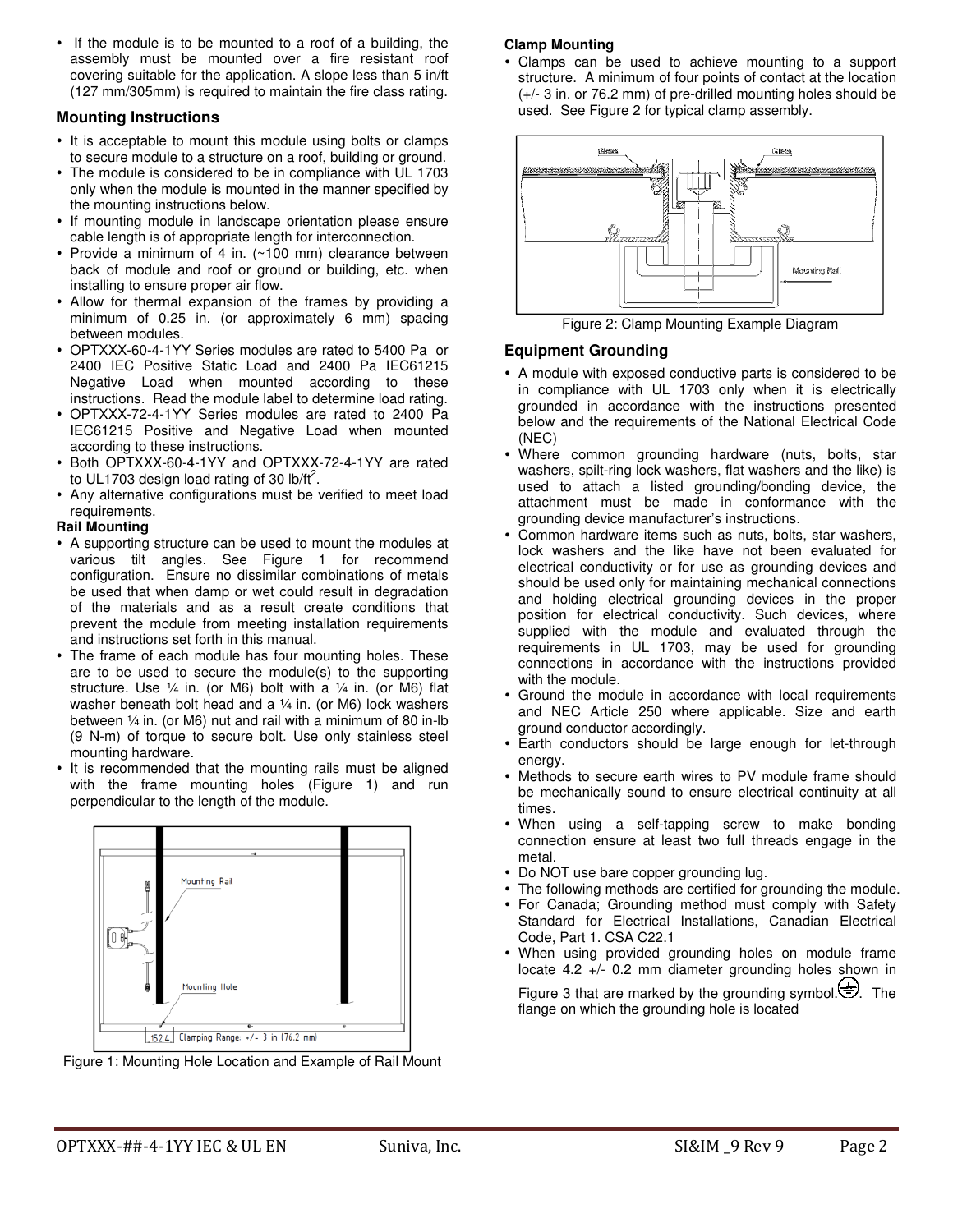#### **Grounding using Screw and Washer Assembly**  Attach the grounding conductor to the module frame through at least one of the two grounding holes, See Figure 3.



Figure 3: Grounding Hole Location

Wrap an un-insulated portion of 10 to 12 AWG copper grounding wire around the grounding screw between two 0.2"ID x 0.394"OD x 0.030" (5 x 10 x 1 mm) stainless steel flat washers, ensuring any exposure part of the wire is covered by insulation. Connect a #10-32× 0.5 in (12.7 mm) stainless steel screw and flat washers to the grounding hole. Use a flat head screwdriver to tighten them applying a torque of 18 in-lb (2 Nm). Flat washer should be cupped side in towards the grounding wire. To avoid corrosion of dissimilar metals ensure washer is between grounding wire and aluminum frame. See Figure 4



Figure 4: Grounding with #10-32 Screw

## **(Or) Use of Tyco SolKlip Grounding Clip Assembly**

The grounding clip manufactured by Tyco Electronics Corp. (Part number: 1954381-1) is UL listed and designed for module grounding applications using a solid 10 to 12 AWG uninsulated ground wire. It is attached to grounding hole on module frame, Figure 3, by an integrated, 10-32 in. self-tapping screw. Place the grounding clip onto the frame, making sure that the screw straddles the grounding hole. Using a No. 2 cross–recessed screwdriver, thread the screw into the hole until the head is flush with the base and the base is flush with the frame, then tighten the screw with another 1/4 to 1/2 turn. Recommended torque is between 20 in-lb (2.3 N-m) for screw. Insert the wire into the wire slot. Press down on both ends of the wire (the wire slot will cause the wire to form a slight curve). Manually, or using channel lock pliers, push the slider over the base until it covers the base. This will terminate the wire.







OPTXXX-##-4-1YY IEC & UL EN Suniva, Inc. Sunivalue SI&IM \_9 Rev 9 Page 3

grounding applications using a solid 6 to 12 AWG un-insulated ground wire. It is attached to grounding hole on module frame, Figure 3, by an integrated, 8-32 in threaded post and nut. Locate the grounding hole on the underside of the module frame (1). Insert the threaded post end of the wire bolt into the hole (2). Finger-tighten the hex washer nut onto the threaded post (3). Position the grounding wire into the wire slot (4). Finger-tighten the nut onto the wire slot end until wire is compressed (5). Using a 9/16" open end wrench to hold the hex body of the wire bolt, and using a 9/16" socket wrench, tighten the mounting hex washer nut (3) to a torque of 25 in-lb (2.82 N-m). While holding the hex body, use an 11-32" socket wrench to tighten the wire binding hex nut (5) to a torque of 45 in-lb (5.08 N-m). See Figure 6.



Figure 6: SolKlamp Grounding Bolt Diagram

## **(Or) Use of Self Tapping Grounding Lug**

The grounding bolt manufactured by Ilsco (Part number: GBL-4DBT) and bolt manufactured by Burndy (Part number: CL501TN) are UL listed and designed for module grounding applications using a solid 4 to 14 AWG un-insulated ground wire. Locate module grounding hole, Figure 3. Assemble a # 10 stainless steel star washer (1) and #10-32 self-tapping screw (2) through grounding lug (1) and into the module grounding hole until washer and lug are flush with frame as shown in Figure 7. Using a 5/16 in. open ended wrench to tighten the screw (2) another  $\frac{1}{4}$  to  $\frac{1}{2}$  turn with recommended torque between 20 and 25 in-lb (2.3 and 2.8 N-m). Insert grounding wire into conductor slot of lug and tighten threaded set screw using a 5.5 x 0.8 mm  $\binom{3}{16}$  x 0.025 in.) flat headed driver to the torque specified in Table 1 to compress the conductor.



### Figure 7: Self Threaded Grounding Lug: Grounding Diagram

| Tightening Torque Guide for Conductor (#14 - #4 Cu Only)    |                          |  |  |  |
|-------------------------------------------------------------|--------------------------|--|--|--|
| <b>Conductor Size</b>                                       | <b>Tightening Torque</b> |  |  |  |
| $#14 - #10$                                                 | 35 in-lb (4.0 N-m)       |  |  |  |
| #8                                                          | 40 in-lb (4.5 N-m)       |  |  |  |
| #6 - #4                                                     | 45 in-lb (4.1 N-m)       |  |  |  |
| Telefa di Tavaura Ordela fau Osmalustavila Ovarnadinal Luar |                          |  |  |  |

Table 1: Torque Guide for Conductor in Grounding Lug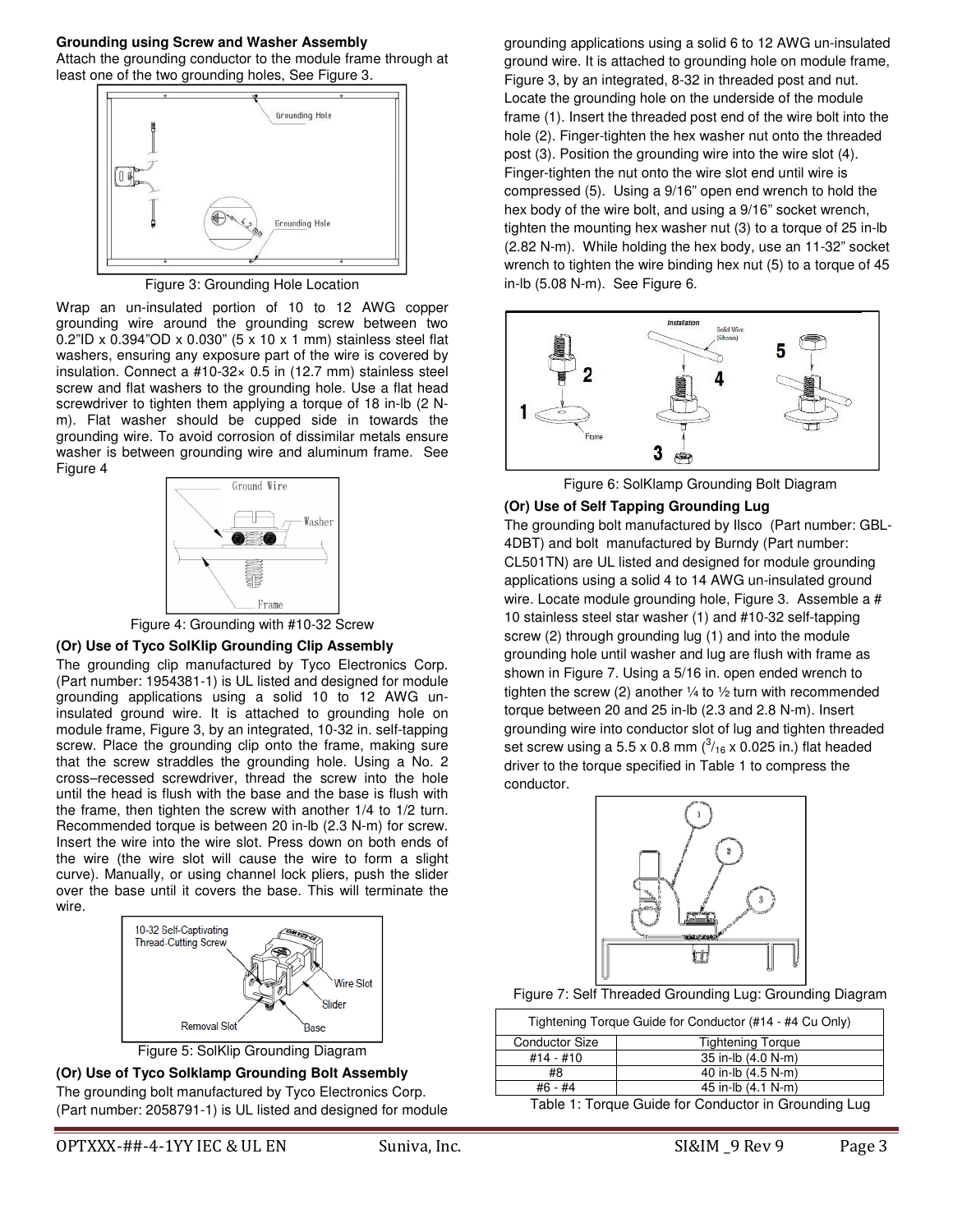## **(Or) Use of Grounding Lug with Nut**

The grounding bolt manufactured by Burndy (Part number: CL501TN) is UL listed and designed for module grounding applications using a solid 4 to 14 AWG un-insulated ground wire. Locate module grounding hole, Figure 3. Using a 5/16 open ended wrench, thread #10-32 self-threading screw through the grounding hole to open up the hole size and remove. Assemble a #10-32 bolt (2) through the grounding lug (1) and into the module grounding hole. Install a # 10 stainless steel star washer (3) and hex nut (4) around the frame until washer and lug are flush with frame, as shown in figure 8. Using two 5/16 in. open ended wrenches to tighten the screw (2) and bolt (4) another  $\frac{1}{4}$  to  $\frac{1}{2}$  turn with recommended torque between 20 and 25 in-lb (2.3 and 2.8 N-m). Insert grounding wire into conductor slot of lug and tighten threaded set screw using a 5.5 x 0.8 mm  $\binom{3}{16}$  x 0.025 in.) flat headed driver to the torque specified in Table 1 to compress the conductor.



Figure 8: Grounding Lug with Nut: Grounding Diagram

## **(Or) Use of WEEBs and Associated Racking**

| Cat. No.                            | <b>Racking System</b> | Torque              |  |  |
|-------------------------------------|-----------------------|---------------------|--|--|
| WEEB-DMC                            | DP&W Power Rail       | 10 ft-lb (13.5 N-m) |  |  |
| WEEB-PMC                            | SnapNrack             | 15 ft-lb (20 N-m)   |  |  |
| $T$ elele O: WEED and Deaking Ouide |                       |                     |  |  |

Table 2: WEEB and Racking Guide

Listed WEEB devices intended for use in bonding PV modules to mounting structures may be used for grounding as described in the NEC or CEC accordingly. Prior to installation, all bolts that employ bonding and grounding hardware shall have general purpose anti-seize applied onto the bolt threads. Install the WEEB onto the midclamp of racking hardware to bond PV module frames to mounting rail in accordance with the layout specified in the Burndy installation manual for the pertinent racking systems. Pre-assemble WEEB-DMC on to PD&W midclamp assembly as showing in Figure 9. Preassemble WEEB-PMC onto SnapNRack midclamp assembly as shown in Figure 10. Ensure both sides of the modules are positioned against midclamp and WEEB teeth are underneath module frames. Hand tighten fasteners to keep modules in place since WEEBs are intended for one time use only and cannot be reused. When position is finalized, tighten hardware to torque specified in Table 2. Using the approved hardware, install the WEEB Lug at the end of each rail to connect the equipment ground conductor to the system. Each nut/bolt combination that installs a Lug and Bonding Jumper shall be tightened to the torque specified in the Burndy manual. Lug is capable of securing one 6 AWG or two 10/12 AWG copper conductors. Tighten bolt securing copper conductor to 7 ft-lb

(10 N-m) torque. For WEEB details, refer to the Burndy Installation Manual.



#### Figure 9: WEEB-DMC Assembly



Figure 10: WEEB-PMC Assembly

## **Wiring**

- Connect modules using the supplied connectors in series or parallel configurations according to the "+" positive or "- "negative.
- Use only same type of connector, to ensure the reliability of the electrical connection.
- For conductor utilize suitable "Wet or Dry" type sunlight resistant cable (PV-Wire, or USE-2 type) with temperature rating of 90 °C or higher and sized 12 AWG or larger. Paralleled configurations may require greater wire size to accommodate increase current. Ensuring proper conductor sizing is the responsibility of the installer.
- Maintain a minimum bending radius of 50 mm at all locations along the cable. Pay particular attention to the exit point from the junction box and interconnection point between modules.

## **Junction Box**

- Do not open the junction box or change inter-module wiring. All wiring connections are made in the factory and doing so may void the warranty.
- Verify junction box lid is firmly closed when installing panel.
- Do not alter the connectors. Doing so will void the warranty.

### **Bypass Diodes**

- 3 Schottky type bypass diodes are pre-assembled in each module in parallel with cell strings.
- Do not uninstall these diodes.
- Bypass Diode Ratings:  $V_{RRM}$ : 40 V, IFAV: 16 A @75 °C or  $V_{\text{BBM}}$ : 40 V,  $I_{\text{FAV}}$ : 20 A @ 95 °C

### **Series/Parallel Configurations**

- Series or Parallel configurations must be restricted to a maximum system voltage of 1000 VDC (UL) or 1000 VDC (IEC).
- Voltage and current are temperature dependent and systems should be designed to allow for variations due to local conditions.
- The voltage of modules in series connections will be equal to the sum of the individual voltages.
- The current of modules in parallel connections will be equal to the sum of the individual currents.